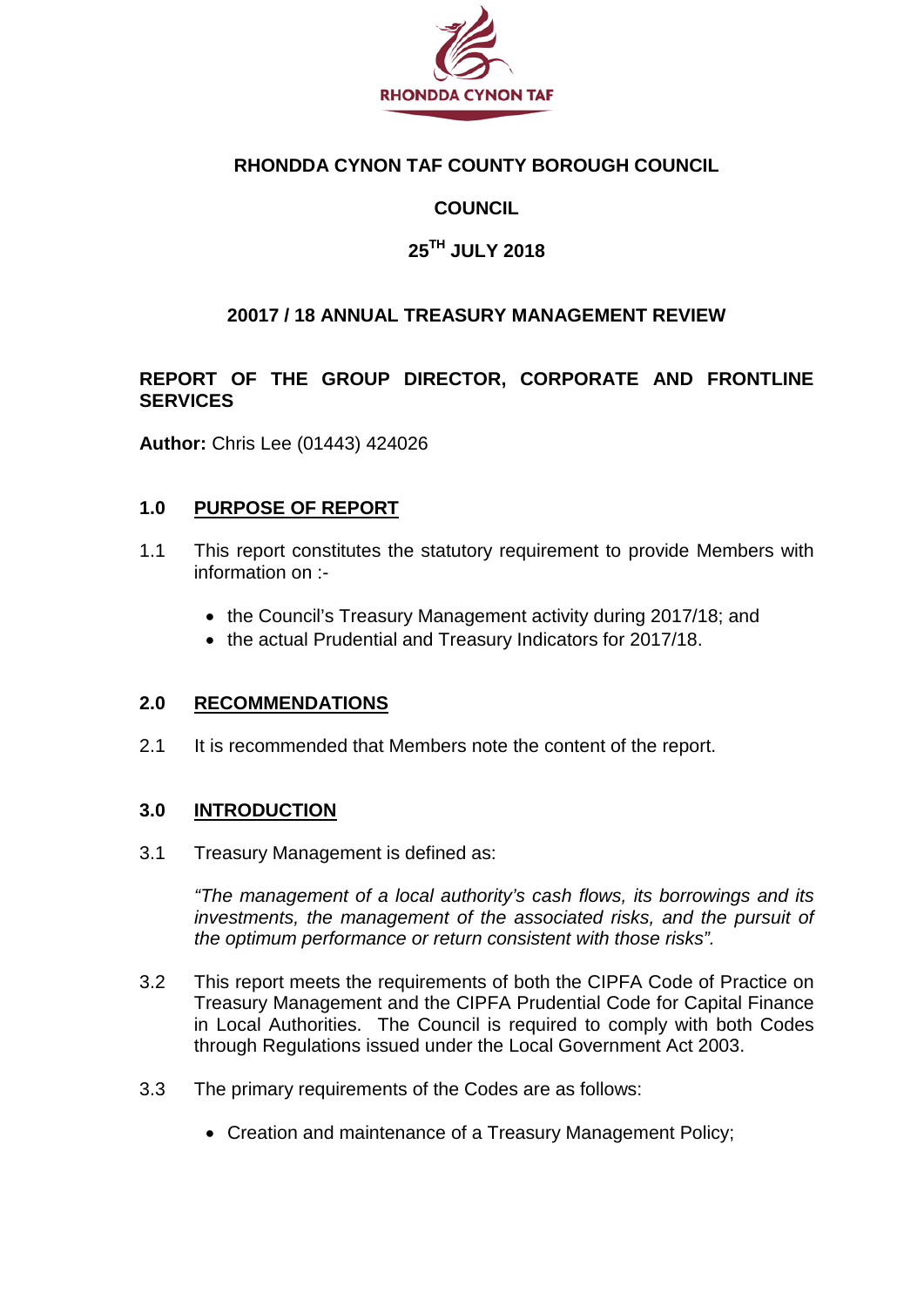- Creation and maintenance of Treasury Management Practices, which set out the manner in which the Council will seek to achieve stated policies and objectives;
- Approval by Council (by 31<sup>st</sup> March) of a Treasury Management Strategy Report (including Prudential and Treasury Indicators and an Investment Strategy) for the year ahead, an Annual Review Report of the previous year and a Mid Year Review; and
- Effective scrutiny of the Treasury Management function.

Rhondda Cynon Taf C.B.C. complies with these requirements and supplements this by including detail of our treasury activities and prudential indicators in the quarterly Council performance reports to Members.

- 3.4 During 2017/18, the Finance and Performance Scrutiny Committee has continued to scrutinise the Treasury Management function via quarterly performance reports and reviews of the strategy and mid year position.
- 3.5 This annual report will cover the following areas of treasury activity during 2017/18:
	- Treasury Management advisors;
	- Economic background;
	- Borrowing strategy;
	- Borrowing activity and results;
	- Estimated and actual treasury position and prudential and treasury indicators;
	- Investment strategy; and
	- Investment activity and results.
- 3.6 It should be noted that the accounting practice to be followed by the Council requires financial instruments in the accounts (debt, investments, etc) to be measured in a method compliant with International Financial Reporting Standards. The figures in this report are based on the principal amounts borrowed and invested and so may differ from those in the Council's Statement of Accounts.

### **4.0 TREASURY MANAGEMENT ADVISORS**

- 4.1 The Council appointed Arlingclose as its Treasury Management Advisors during March 2014. The contract was for an initial 3 year period, with the option taken to extend for a further 2 years up to 31<sup>st</sup> March 2019.
- 4.2 To date the service provided has been good. The Council will continue to monitor the advisor's performance. If any adverse performance or contractual issues arise, Members will be informed accordingly.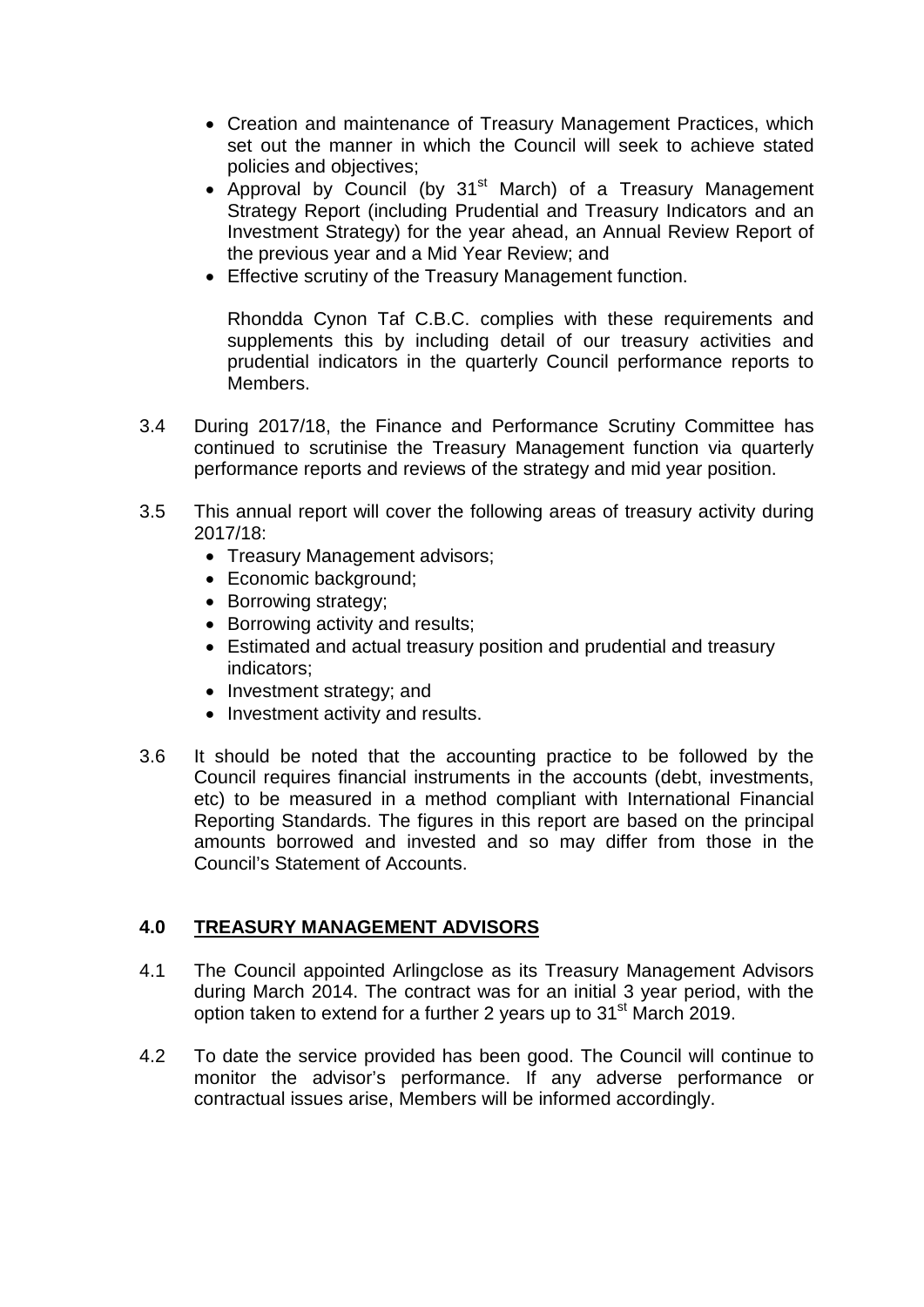4.3 The Council recognises that although information and advice is provided via the contract, responsibility for Treasury Management decisions remains with the Council.

#### **5.0 ECONOMIC BACKGROUND**

#### 5.1 General Economic Background

- 5.1.1 The UK economy still faces a challenging outlook as the minority government continues to negotiate the country's exit from the European Union. GDP grew by 1.8% in 2017, for 2018 the growth forecast is 1.5%, with the forecasts for 2019 and 2020 remaining unchanged at 1.3%.
- 5.1.2 The inflationary impact of rising import prices, a consequence of the fall in sterling following the outcome of the EU referendum, resulted in year-onyear CPI rising to 3.1% in November 2017 before falling back to 2.7% in February 2018 and 2.5% in March 2018.
- 5.1.3 The Bank of England's Monetary Policy Committee increased the Bank Rate by 0.25% to 0.5% on 1<sup>st</sup> November 2017, the first rise in ten years.
- 5.1.4 The labour market showed resilience as the unemployment rate fell back to 4.3% in January 2018. Real average wage growth turned negative before slowly recovering and is expected to be positive in 2018/19.
- 5.1.5 The Council continued to maintain a low risk strategy throughout the year to ensure exposure to any capital loss was minimised.

#### 5.2 Short term investment rates

5.2.1 The Council's investment income is subject to changes in short term interest rates. The level of the Bank Rate is one of the main determinants of the rate of interest the Council receives on its short term investments. The forward looking estimate of the Bank Rate, as provided by our Treasury Management advisors, is for the rate to increase to 0.75% in 2018 and then increase twice in 2019 to 1.25%.

#### 5.3 Longer term interest rates

- 5.3.1 The majority of the Council's borrowing is from the PWLB (Public Works Loan Board). Long-term borrowing rates are influenced by gilt yields which are driven by inflation and demand/supply considerations.
- 5.3.2 During August 2012, HM Treasury introduced "the certainty rate", whereby local authorities are able to access borrowing at 0.2% cheaper than published PWLB rates. In order to access the discounted rate, authorities were required to provide Welsh Government (and onward, the Debt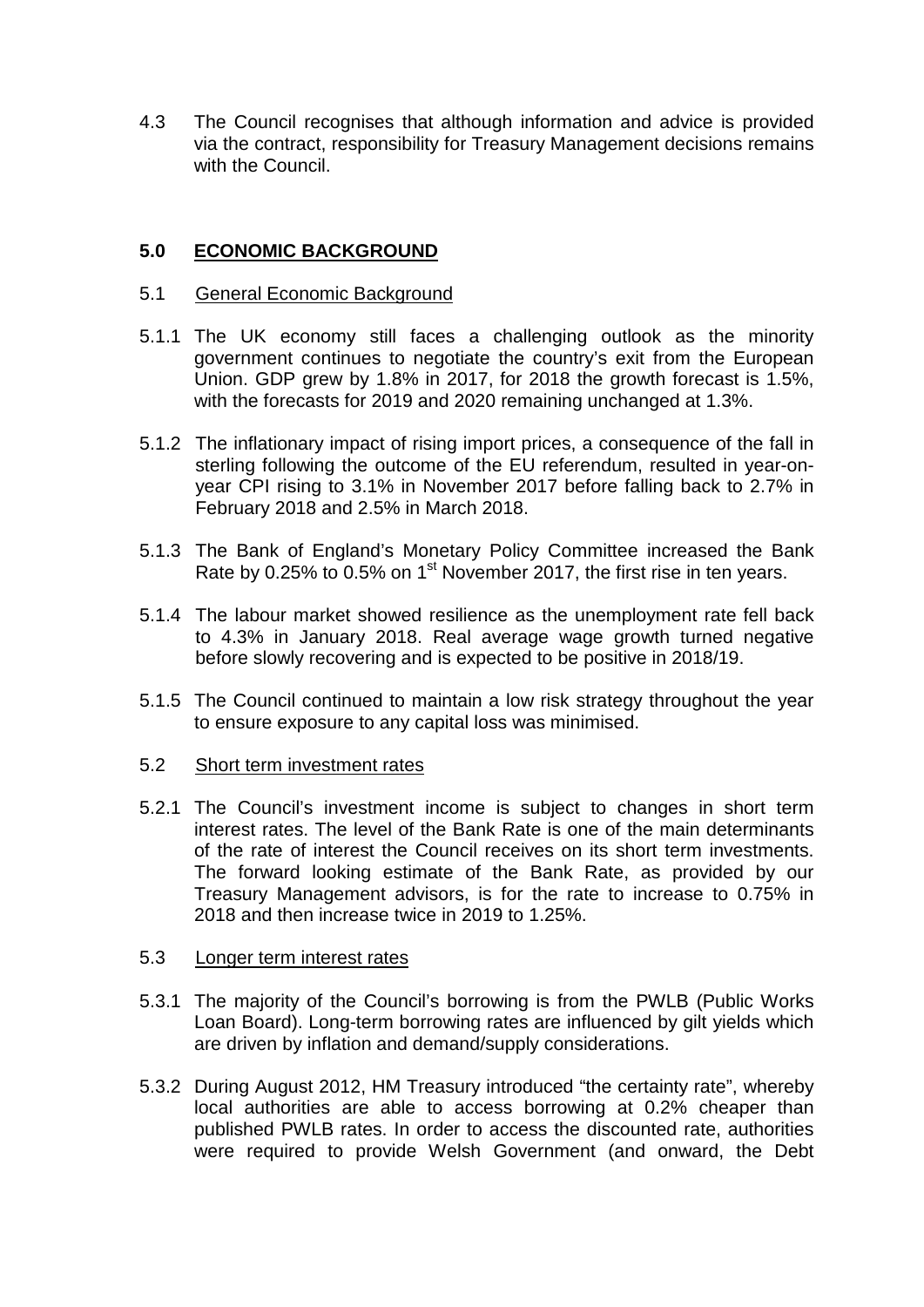Management Office) with an indication of their potential borrowing requirements for the next 3 years.

- 5.3.3 In December 2017, the UK Government announced plans to make available an amount of lending at the Local Infrastructure Rate whereby local authorities are able to access borrowing at 0.4% cheaper than published PWLB rates. A corresponding share has been made available to local authorities in Wales and Welsh Government has allocated a set amount across all 22 Welsh authorities, this Council being allocated £4.4m. This rate will be available from June 2018 with a period of 3 years to draw down the allocation.
- 5.3.4 PWLB rates during 2017/18 were as follows (these are the "certainty rates"):

|         | 5 years | 10 years | 20 years | 50 years |
|---------|---------|----------|----------|----------|
| Average | 1.56%   | 2.13%    | 2.65%    | 2.41%    |
| Highest | 2.07%   | 2.57%    | 2.93%    | 2.72%    |
| Lowest  | 1.00%   | 1.64%    | 2.27%    | 2.05%    |

#### **6.0 BORROWING STRATEGY**

- 6.1 The borrowing strategy for 2017/18 approved by Council in March 2017 stated that the borrowing requirement to fund the 2017/18 Capital Programme was £40.0m. In line with the capital programme, the borrowing requirement decreased to £35.6m during the year largely due to the reprofiling of the 21<sup>st</sup> Century Schools schemes. It was also reported that the cheapest form of borrowing would be "internal borrowing" by running down cash balances and foregoing interest earned at historically low rates. This also minimises counterparty risk (risk that an investment may become irrecoverable).
- 6.2 The strategy also reported that the Section 151 Officer, under delegated powers, would take the most appropriate form of borrowing depending upon the prevailing interest rates at the time, taking into account advice provided by our advisors and an assessment of risk.
- 6.3 Affordability and the cost of carry remain important influences on the Council's borrowing strategy. As short term interest rates have remained, and are likely to remain lower than longer term rates, short term cashflow shortfalls have been met by utilising short term loans.
- 6.4 In the 2017/18 strategy approved by Council in March 2017 it was also reported that the Council may reschedule debt where there is an opportunity to generate savings. However, changes in PWLB rate calculations have reduced the attractiveness of early repayments associated with rescheduling.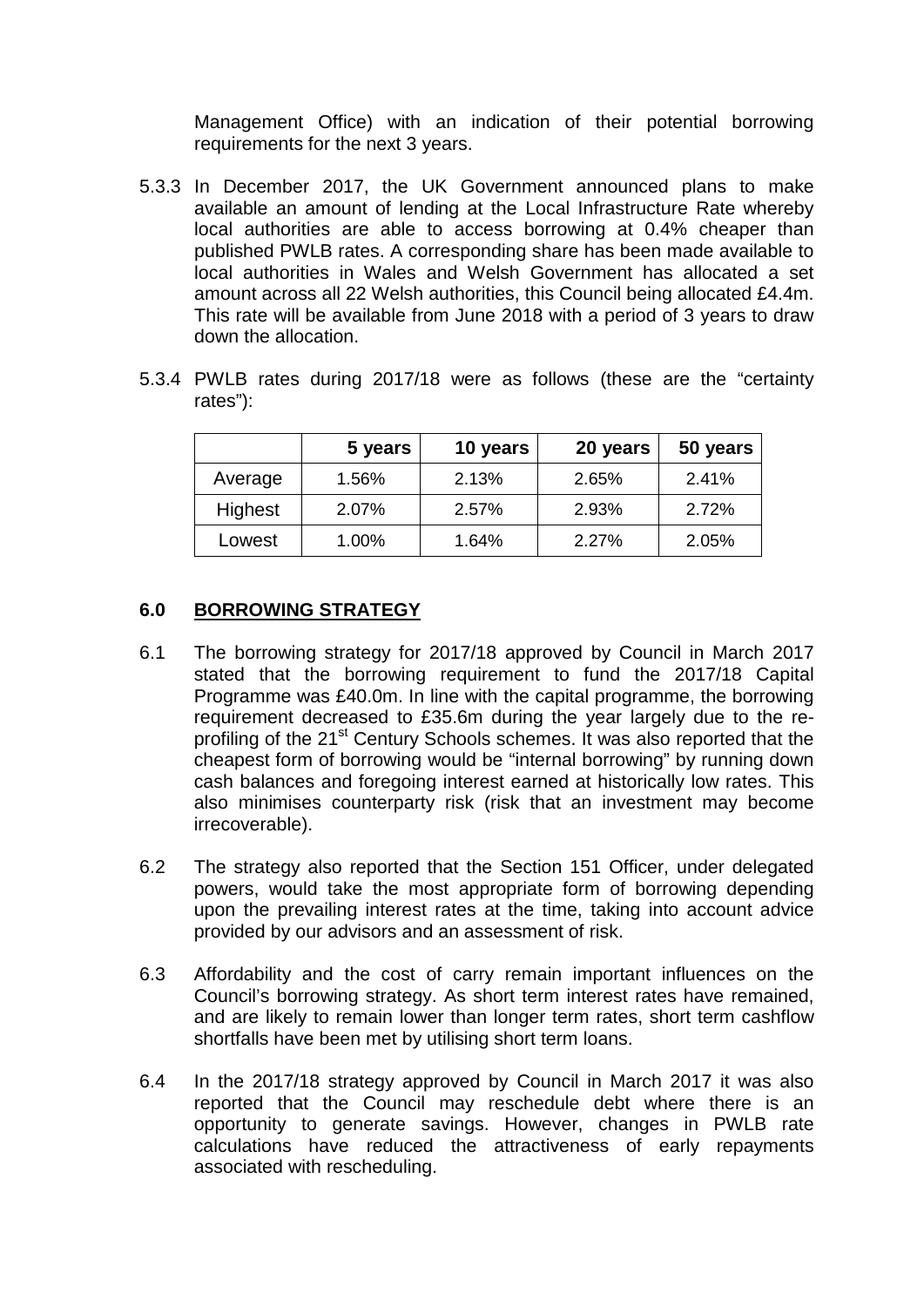#### **7.0 BORROWING ACTIVITY AND RESULTS**

|                                   | <b>Opening</b><br><b>Balance</b><br>1 <sup>st</sup> April<br>2017 | <b>Movement</b> | <b>Closing</b><br><b>Balance</b><br>$31^{st}$<br><b>March</b><br>2018 | Average<br><b>Debt</b> | <b>Total</b><br><b>Interest</b> | Average<br><b>Interest</b> |
|-----------------------------------|-------------------------------------------------------------------|-----------------|-----------------------------------------------------------------------|------------------------|---------------------------------|----------------------------|
|                                   | £M                                                                | £M              | £M                                                                    | £M                     | £M                              | %                          |
| <b>PWLB</b>                       | 109.297                                                           | $\mathbf 0$     | 109.297                                                               | 109.297                | 5.257                           | 4.81                       |
| <b>Banks</b><br><b>LOBOS</b>      | 31.000                                                            | 0               | 31.000                                                                | 31.000                 | 1.395                           | 4.50                       |
| <b>Banks</b><br><b>Fixed Term</b> | 56.500                                                            | (2.000)         | 54.500                                                                | 55.508                 | 2.818                           | 5.08                       |
| Other                             | 0.073                                                             | (0.073)         | $\overline{0}$                                                        | $\overline{0}$         | 0                               | 0.00                       |
| Local<br>Authorities              | 35.000                                                            | 41.000          | 76.000                                                                | 45.479                 | 0.239                           | 0.53                       |
| Total                             | 231.870                                                           | 38.927          | 270.797                                                               | 241.284                | 9.709                           | 4.02                       |

7.1 A summary of the Council's borrowing activity (excluding Finance Leases) can be seen in the table below:

- 7.2 Short term loans were taken to meet day to day cashflow requirements at an average rate of 0.53% during the year. In accordance with our risk strategy as detailed in section 6 above, to minimise investment exposure and counterparty risk on cash balances held, no new long term borrowing was undertaken during 2017/18.
- 7.3 During the year there was no variance reported in the Council's Net Capital Charge Budget of £19.6m, despite the challenges faced with investment income and maintaining our low risk strategy.
- 7.4 There were no opportunities to further reduce the cost of our borrowing via rescheduling during the year.
- 7.5 Members will also recall the previously reported position with regard to the accounting arrangements and treatment of LOBOs (Lender Option / Borrower Option). These loan instruments have enabled the Council to realise significant short-term and further ongoing reductions in its capital charges. These savings have been invested into key service improvements and the Treasury Management Reserve, which have helped not only to reduce risk around future financial market changes, but also as pump priming to produce more efficient and effective on-going front line services for the taxpayer.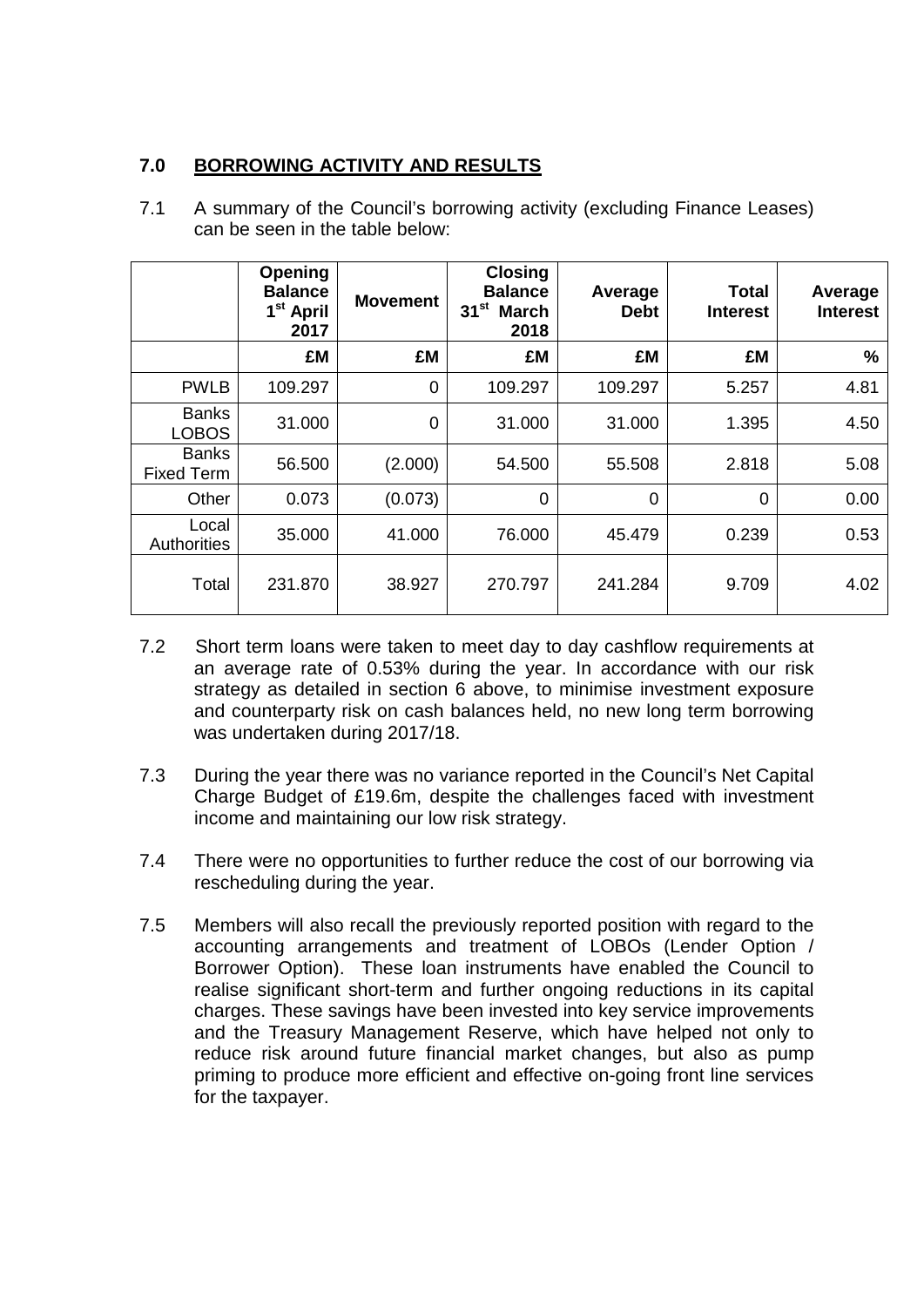#### **8.0 ESTIMATED AND ACTUAL TREASURY POSITION AND PRUDENTIAL AND TREASURY INDICATORS**

8.1 During the financial year 2017/18, the Council operated within its limits set out in the Prudential Code report approved in March 2017. Details of limits and actual performance are as follows:

|                                                                          | 2017/18<br><b>Actual</b> |
|--------------------------------------------------------------------------|--------------------------|
| Capital Expenditure 17/18                                                | 101.761M                 |
| Capital Financing Requirement (CFR) as at<br>31 <sup>st</sup> March 2018 | 435.595M                 |

| <b>Limit / Indicator</b>                                                                                                                       | 2017/18<br><b>Limit / Indicator</b>                  | 2017/18<br><b>Actual</b>                             |  |
|------------------------------------------------------------------------------------------------------------------------------------------------|------------------------------------------------------|------------------------------------------------------|--|
| Authorised Limit (£)<br>(Limit beyond which borrowing is<br>prohibited)                                                                        | 460.000M                                             | 275.229M<br>(at highest point in year)               |  |
| Operational Boundary (£)<br>(Indicator to ensure Authorised Limit not<br>breached)                                                             | 321.000M                                             | 271.320M<br>(at year end)                            |  |
| External Debt (£)<br><b>Other Long Term Liabilities</b><br>Sub total<br><b>Other: Finance Lease</b><br>Borrowing + Other Long Term Liabilities | 314.725M<br>0.450M<br>315.175M<br>0.386M<br>315.561M | 270.797M<br>0.137M<br>270.934M<br>0.386M<br>271.320M |  |
| Ratio of Financing Costs to Net Revenue<br><b>Stream</b>                                                                                       | 4.84%                                                | 4.34%                                                |  |
| <b>Limit on Fixed Interest Rates</b>                                                                                                           | 45% - 125%                                           | 77%                                                  |  |
| Limit on Variable Interest Rates                                                                                                               | $-25\% - 55\%$                                       | 23%                                                  |  |
| Funds invested for greater than 1 year $(E)$                                                                                                   | 25M                                                  | 5M                                                   |  |
|                                                                                                                                                | £50M / 20% of debt                                   | £31M / 11% of debt                                   |  |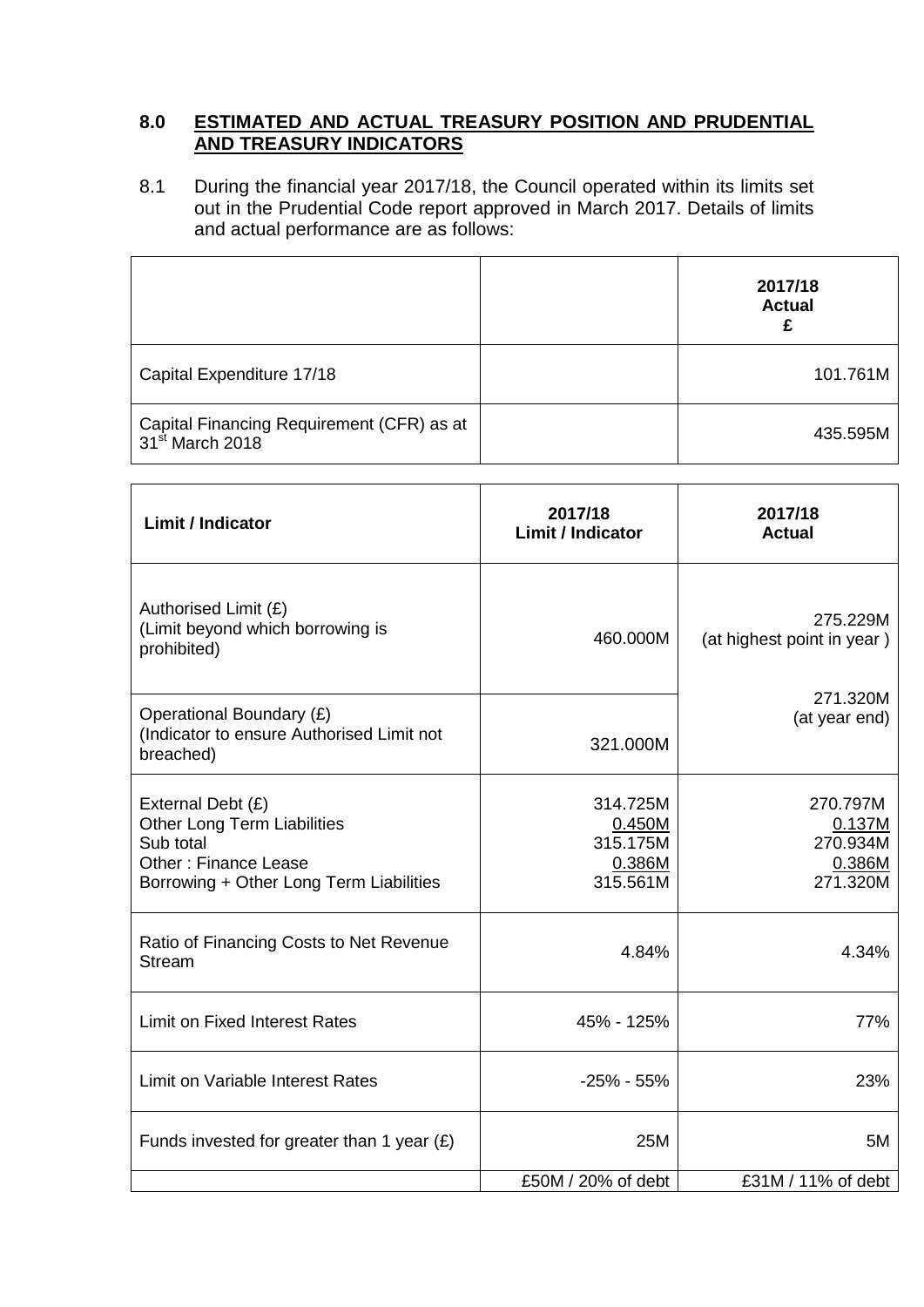| <b>LOBO Limit</b>                     | portfolio<br>portfolio |                        |
|---------------------------------------|------------------------|------------------------|
|                                       |                        |                        |
|                                       | Under 12 mths 0-70%    | Under 12 mths 16%      |
|                                       | 12 mths $-2$ yrs 0-70% | 12 mths $-2$ yrs<br>0% |
|                                       | 2-5 years 0-60%        | 2-5 years<br>0%        |
|                                       | 5-10 years 0-70%       | 5-10 years<br>$1\%$    |
| Maturity Structure of Fixed Rate Debt | 10-20 years 0-90%      | $10-20$ years<br>0%    |
|                                       | 20-30 years 0-90%      | $20-30$ years<br>- 0%  |
|                                       | 30-40 years 0-90%      | 30-40 years 80%        |
|                                       | 40-50 years 0-90%      | 40-50 years<br>3%      |

### **9.0 INVESTMENT STRATEGY**

- 9.1 The Council manages its investments in-house, investing during 2017/18 in line with the Council's approved lender criteria as approved by Council on the 15<sup>th</sup> March 2017. Investment policy is governed by Welsh Government guidance.
- 9.2 The Council's temporary cash flows are currently being invested in the Debt Management Account Deposit Facility and other Government backed public sector bodies. The Council supplements this strategy with lending to organisations subject to S151 officer determination. following appropriate due diligence and subject to appropriate and acceptable security arrangements. This low risk strategy was formed balancing risk and return. It is acknowledged that low risk investment strategies result in lower investment returns.
- 9.3 A number of AAA rated money market funds have been set up to provide further diversification options if the opportunity arises in the future. These accounts have not been used during 2017/18. Members will be kept informed of any changes as part of the Council's quarterly performance reports.
- 9.4 During the year, the Council has complied with the approved strategy and there have been no liquidity difficulties.
- 9.5 On the 29<sup>th</sup> November 2017, as part of the 2017/18 Mid Year Treasury Management Stewardship Report, Council approved the provision of Bridge Loan finance to CSC Foundry Ltd. CSC Foundry Ltd has been established by the 10 Councils of the Cardiff Capital Region City Deal in order to implement and contract with IQE Silicon Compounds Ltd to deliver the CSC project. CSC Foundry is a company limited by shares equally held by the 10 Councils.
- 9.6 A loan was provided for £1.7m (on the  $14<sup>th</sup>$  March 2018) which was subsequently repaid to the Council on 29<sup>th</sup> March, following the agreement of the Joint Working Agreement (JWA) Business Plan by all 10 Councils.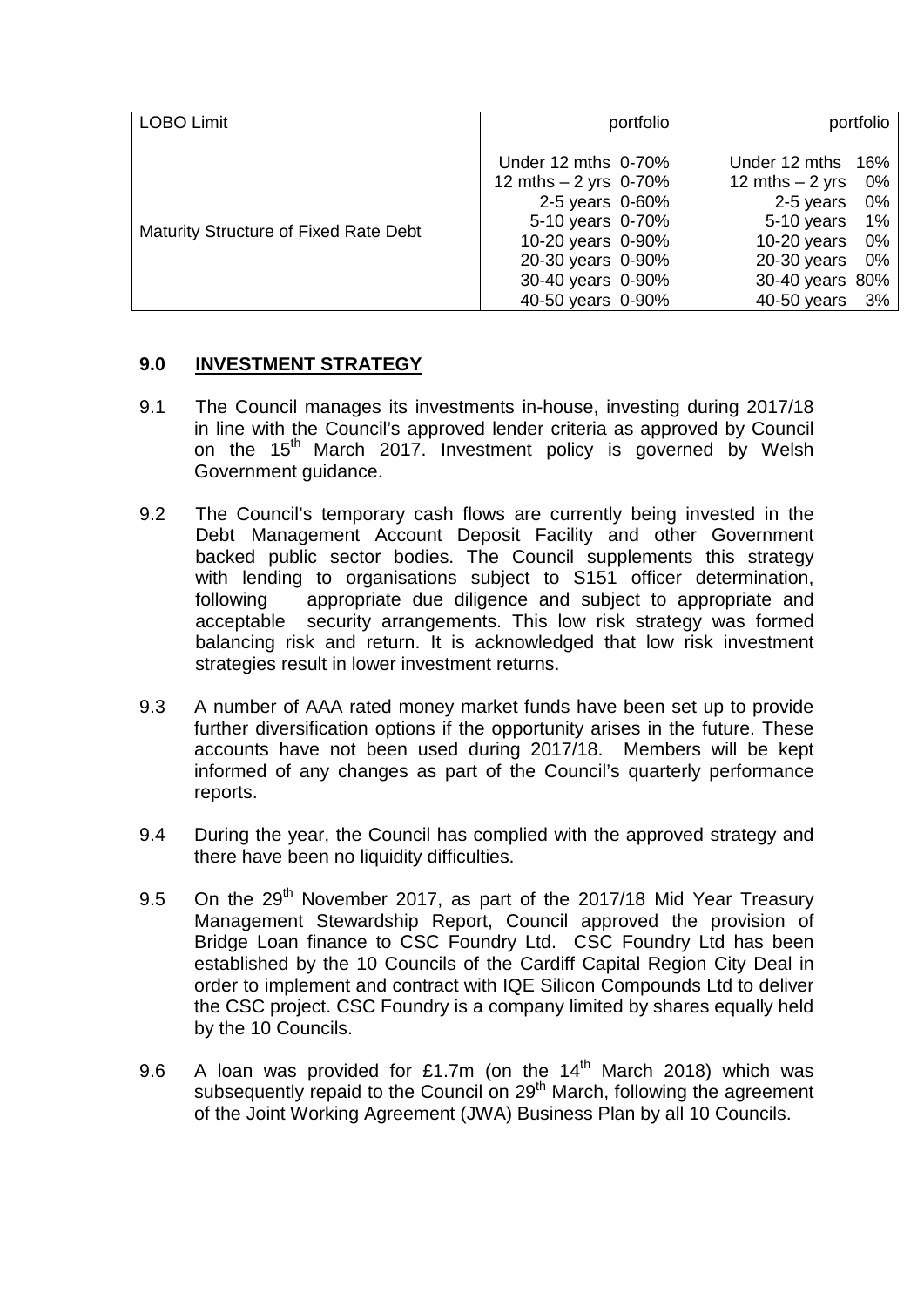### **10.0 INVESTMENT ACTIVITY AND RESULTS**

10.1 The following table shows the overall result of the investment activities undertaken by the Council:

|                      | <b>Interest</b><br><b>Received</b> | Average<br>Cash<br><b>Balance</b> | Return on<br><b>Investments</b> | <b>Benchmark</b><br><b>Return</b> |
|----------------------|------------------------------------|-----------------------------------|---------------------------------|-----------------------------------|
|                      | £M                                 | £M                                | %                               | $\%$                              |
| <b>Cash Balances</b> | 0.036                              | 14.692                            | በ 24                            | በ 21                              |

*The benchmark return for Local Authority internally managed funds is the average 7-day LIBID rate.* 

10.2 The Economic Background section of this report set out the continuing difficulties in economic conditions during this period. As a result of these conditions and our low risk strategy, interest rates on investments remain low, although higher than the benchmark rate.

### **11.0 EQUALITY AND DIVERSITY IMPLICATIONS**

11.1 The report provides an overview of the Council's Treasury Management activities during 2017/18 in line with the Strategy approved by Council in March 2017. As a result, no Equality Impact Assessment is required for the purposes of this report.

### **12.0 CONSULTATION**

12.1 Following consideration by Council, this report will be presented to the Finance and Performance Scrutiny Committee in line with the laid down codes of practice and also the Terms of Reference for this Committee.

### **13.0 FINANCIAL IMPLICATION(S)**

13**.**1 The financial results / implications of the Council's Treasury Management arrangements in 2017/18 have been incorporated into quarterly Performance Reports during the year and also reported to Council on 29<sup>th</sup> November 2017 as part of the 2017/18 Mid Year Treasury Management Stewardship Report.

### **14.0 LEGAL IMPLICATIONS** *OR* **LEGISLATION CONSIDERED**

14.1 The report ensures the Council complies with its legal duty under the Local Government Act 2003 and in doing so is in line with the CIPFA Code of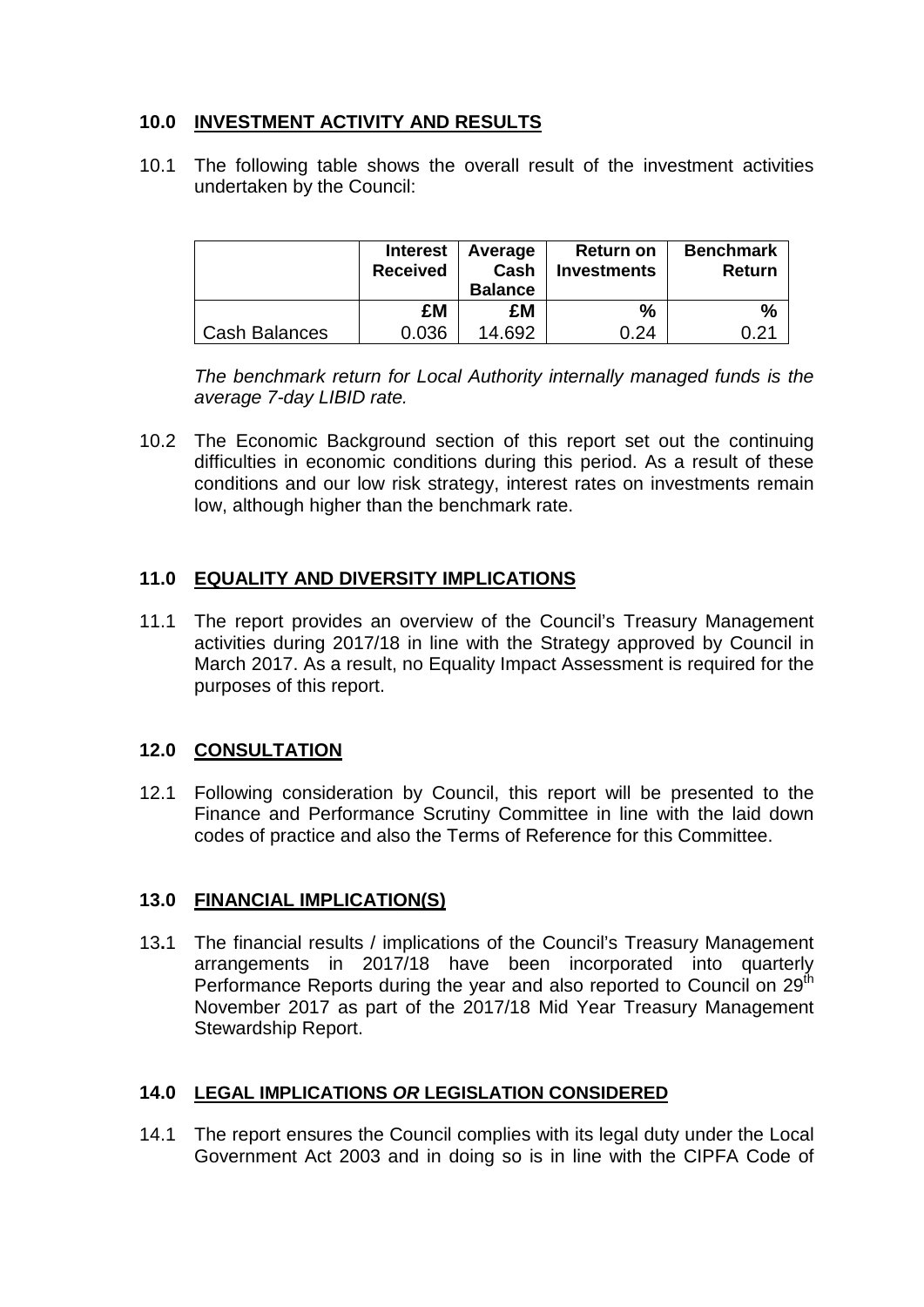Practice on Treasury Management and the CIPFA Prudential Code for Capital Finance in Local Authorities.

#### **15.0 LINKS TO CORPORATE AND NATIONAL PRIORITIES AND THE WELL-BEING OF FUTURE GENERATIONS ACT**

- 15.1 This report evidences the progress made in delivering the Council's Corporate Plan – '*The Way Ahead'* in particular through supporting the 'Living Within Our Means' theme by pursuing optimum treasury management performance or return at the same time as managing associated risk.
- 15.2 The report also supports the Well-being of Future Generations Act in particular 'a globally responsible Wales' through responsible management and investment of the Council's resources.

#### **16.0 CONCLUSION**

16.1 The last financial year has continued to be challenging in relation to Treasury Management and this report highlights for Members that all related activities have operated effectively and within budgetary and prudential limits.

**Other information:** 

**Relevant Scrutiny Committee – Finance and Performance Scrutiny Committee**